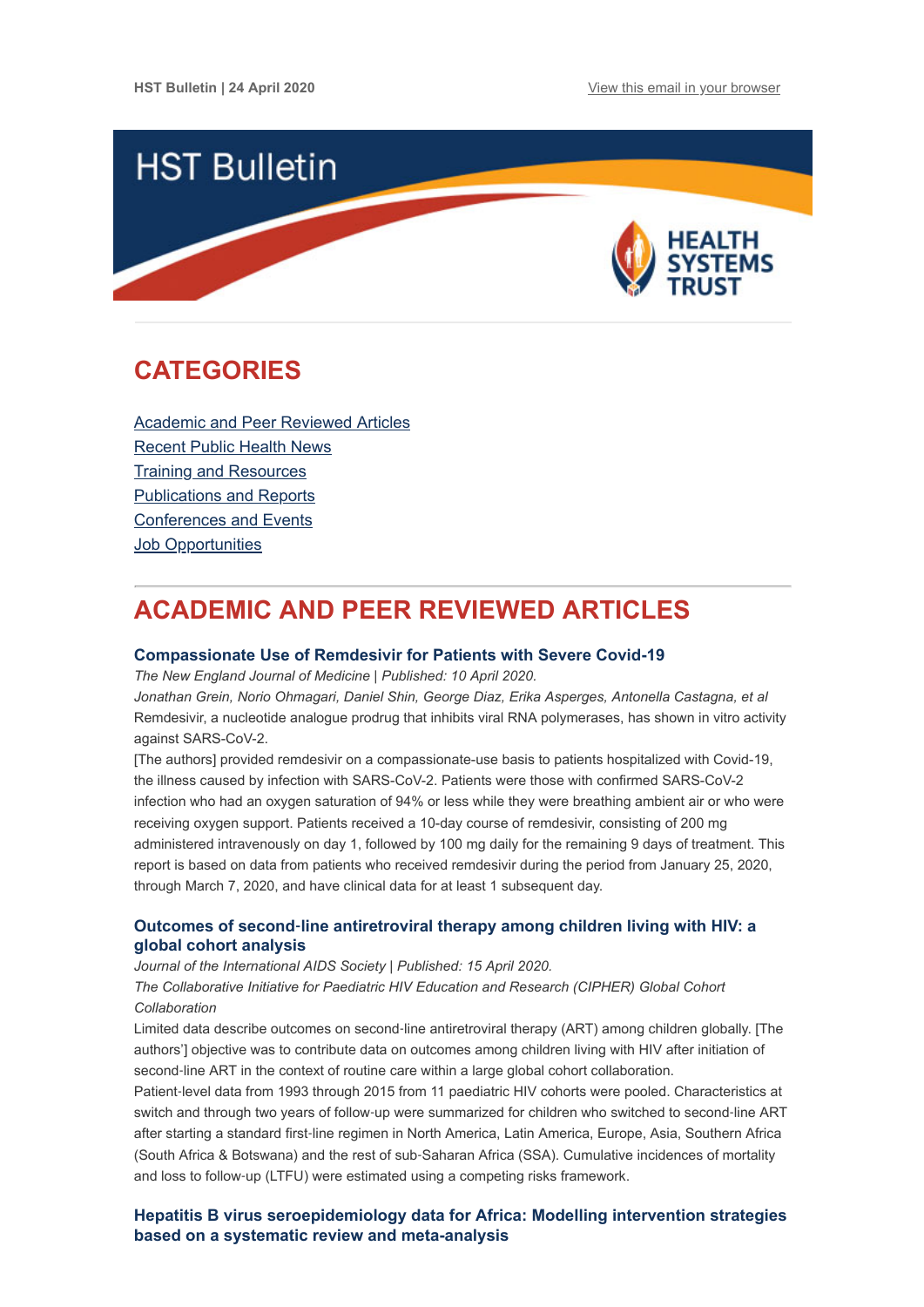#### *PlosMedicine | Published: 21 April 2020.*

## *Anna L McNaughton, José Lourenço, Phillip Armand Bester, Jolynne Mokaya, Sheila F Lumley, Uri Obolski, et al*

International Sustainable Development Goals (SDGs) for elimination of hepatitis B virus (HBV) infection set ambitious targets for 2030. In African populations, infant immunisation has been fundamental to reducing incident infections in children, but overall population prevalence of chronic hepatitis B (CHB) infection remains high. In high-prevalence populations, adult catch-up vaccination has sometimes been deployed, but an alternative Test and Treat (T&T) approach could be used as an intervention to interrupt transmission. Universal T&T has not been previously evaluated as a population intervention for HBV infection, despite high-profile data supporting its success with human immunodeficiency virus (HIV).

# **[South African mothers' immediate and 5-year retrospective reports of drinking](https://journals.plos.org/plosone/article?id=10.1371/journal.pone.0231518) alcohol during pregnancy**

#### *PlosOne | Published: 16 April 2020.*

*Kodi B Arfer, Mary J O'Connor, Mark Tomlinson, Mary Jane Rotheram-Borus*

Prenatal alcohol-drinking is often measured with self-report, but it is unclear whether mothers give more accurate answers when asked while pregnant or some time after their pregnancy. There is also the question of whether to measure drinking in a dichotomous or continuous fashion. We sought to examine how the timing and scale of self-reports affected the content of reports. From a sample of 576 black mothers around Cape Town, South Africa, we compared prenatal reports of prenatal drinking with 5-year retrospective reports, and dichotomous metrics (drinking or abstinent) with continuous metrics (fluid ounces of absolute alcohol drunk per day).

## **[Menstrual health management and schooling experience amongst female learners in](https://reproductive-health-journal.biomedcentral.com/articles/10.1186/s12978-020-0896-1) Gauteng, South Africa: a mixed method study**

#### *BMC Reproductive Health | Published: 15 April 2020.*

*Tamaryn L Crankshaw, Michael Strauss, Bongiwe Gumede*

There has been increased attention to the menstrual health management (MHM) needs of girls and young women in Eastern and Southern Africa, relating to dignity, and to the potential link between the lack of access to sanitary products and school absenteeism. In the South Africa, there is inadequate evidence to guide appropriate national responses. This study explored the extent of access to modern sanitary products amongst female high school learners and the range of needs and challenges that they face in managing their menses in school settings in Gauteng, South Africa.

# **[Health System Outcomes in BRICS Countries and Their Association With the](https://www.frontiersin.org/articles/10.3389/fpubh.2020.00080/full) Economic Context**

#### *Frontiers in Public Health | Published: 31 March 2020.*

*Piotr Romaniuk, Angelika Poznańska, Katarzyna Brukało, Tomasz Holecki*

The aim of the article is to compare health system outcomes in the BRICS countries, assess the trends of their changes in 2000−2017, and verify whether they are in any way correlated with the economic context. The indicators considered were: nominal and per capita current health expenditure, government health expenditure, gross domestic product (GDP) per capita, GDP growth, unemployment, inflation, and composition of GDP. The study covered five countries of the BRICS group over a period of 18 years. [The authors] decided to characterize countries covered with a dataset of selected indicators describing population health status, namely: life expectancy at birth, level of immunization, infant mortality rate, maternal mortality ratio, and tuberculosis case detection rate.

## **[Anxiety: An overlooked confounder in the characterisation of chronic stress-related](https://journals.plos.org/plosone/article?id=10.1371/journal.pone.0230053) conditions?**

#### *PlosOne |Published: 16 April 2020.*

*Monet Viljoen, Rohan M Benecke, Lindi Martin, Rozanne CM Adams, Soraya Seedat, Carine Smith* Although anxiety disorders are among the most prevalent of psychiatric disorders, childhood traumarelated studies seldom consider anxiety proneness as distinct aetiological contributor. [This study] aimed to distinguish between trauma- and anxiety-associated physiological profiles. South African adolescent volunteers were categorised for trauma exposure (CTQ, mean score 39±11) and anxiety proneness (AP) (CASI, mean score 37±7, STAI-T, mean score 41±8).

### **[High levels of imported asymptomatic malaria but limited local transmission in](https://malariajournal.biomedcentral.com/articles/10.1186/s12936-020-03227-3)**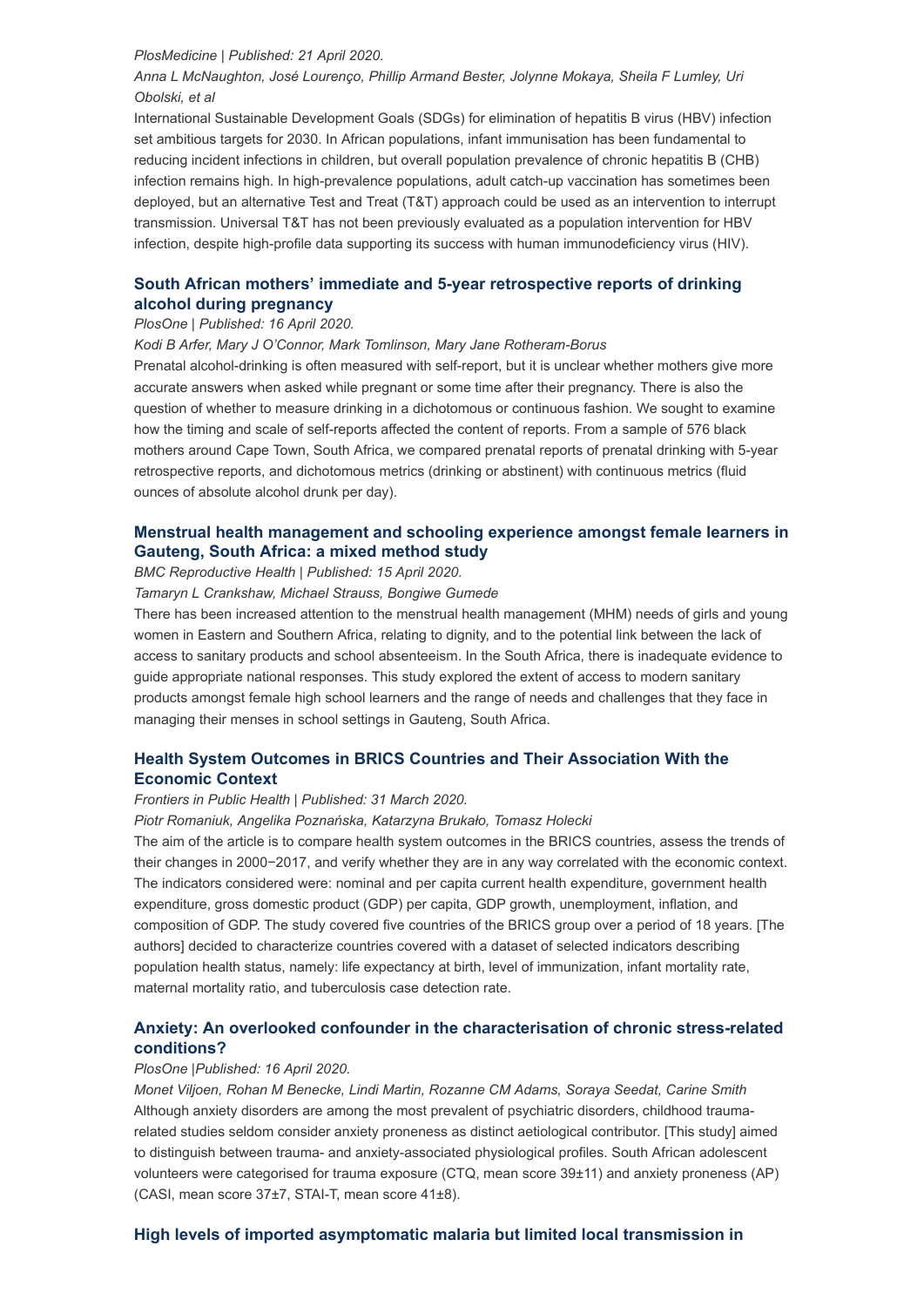## **[KwaZulu-Natal, a South African malaria-endemic province nearing malaria](https://malariajournal.biomedcentral.com/articles/10.1186/s12936-020-03227-3) elimination**

*BMC Malaria Journal | Published: 15 April 2020.*

*Jaishree Raman, Laura Gast, Ryleen Balawanth, Sofonias Tessema, Basil Brooke, Rajendra Maharaj, et al*

KwaZulu-Natal, one of South Africa's three malaria endemic provinces, is nearing malaria elimination, reporting fewer than 100 locally-acquired cases annually since 2010. Despite sustained implementation of essential interventions, including annual indoor residual spraying, prompt case detection using malaria rapid diagnostics tests and treatment with effective artemisinin-based combination therapy, low-level focal transmission persists in the province. This malaria prevalence and entomological survey was therefore undertaken to identify the drivers of this residual transmission.

**[\(Return to Top\)](#page-0-1)**

# <span id="page-2-0"></span>**RECENT PUBLIC HEALTH NEWS**

## **[COVID-19: The time for procrastination over patents is over](https://www.spotlightnsp.co.za/2020/04/20/covid-19-the-time-for-procrastination-over-patents-is-over/)**

### *Spotlight NSP | 20 April 2020.*

The path to patent law reform in South Africa has been long and arduous. But the need for finalisation of legislation is now even more urgent given the COVID-19 pandemic and the expected rush to the patent office for monopolies on new and repurposed medicines, diagnostics, medical devices, and other vital health products, including personal protective equipment.

## **['Instead of Coronavirus, the Hunger Will Kill Us.' A Global Food Crisis Looms.](https://www.nytimes.com/2020/04/22/world/africa/coronavirus-hunger-crisis.html?smid=tw-share)**

*The New York Times | 22 April 2020.*

The world has never faced a hunger emergency like this, experts say. It could double the number of people facing acute hunger to 265 million by the end of this year.

## **[My late uncle, and the ethics of clinical trials in Africa](https://mg.co.za/article/2020-04-18-my-late-uncle-and-the-ethics-of-clinical-trials-in-africa/)**

#### *Mail & Guardian | 18 April 2020.*

The year I turned 11, my uncle, Josiah Ssesanga, was admitted to Mulago hospital, Uganda's biggest, with meningitis. HIV-positive, in 1994. Between him and certain death, stood Uganda's tattered postwar health system. Nobody was naive about his prognosis. The end of his life was months away at best.

### **[Gates Foundation praises SA's swift action on Covid-19](https://www.businesslive.co.za/bd/national/health/2020-04-16-gates-foundation-praises-sas-swift-action-on-covid-19/)**

*BD Live | 16 April 2020.* Foundation opposes US President Donald Trump's decision to suspend support to World Health Organisation.

## **[Doubt is essential for science – but for politicians, it's a sign of weakness](https://www.theguardian.com/commentisfree/2020/apr/21/doubt-essential-science-politicians-coronavirus)**

*The Guardian | 21 April 2020.* People are searching for certainty about coronavirus, and that's the opposite of what leads to scientific breakthroughs

## **[Groote Schuur: The big barn is getting ready for a Covid-19 surge](https://www.dailymaverick.co.za/article/2020-04-23-groote-schuur-the-big-barn-is-getting-ready-for-a-covid-19-surge/)**

*Daily Maverick | 23 April 2020.* A public sector doctor at the frontline describes what it's like getting a huge hospital ready for a potential pandemic storm surge.

# **[Ramaphosa announces R20bn 'extraordinary budget' for health sector to fight](https://www.businesslive.co.za/bd/national/health/2020-04-21-ramaphosa-announces-r20bn-extraordinary-budget-for-health-sector-to-fight-covid-19/) Covid-19**

*BD Live | 21 April 2020.*

The 'extraordinary health budget' is equivalent to 8.7% of the R230bn set aside for health in the February budget.

## **[Coronavirus: UK plans to test 300,000 for immunity](https://www.theguardian.com/world/2020/apr/23/uk-plans-to-test-300000-for-immunity-to-coronavirus)**

*The Guardian | 23 April 2020.* Results from the study will be vital for planning an exit strategy from the Covid-19 pandemic.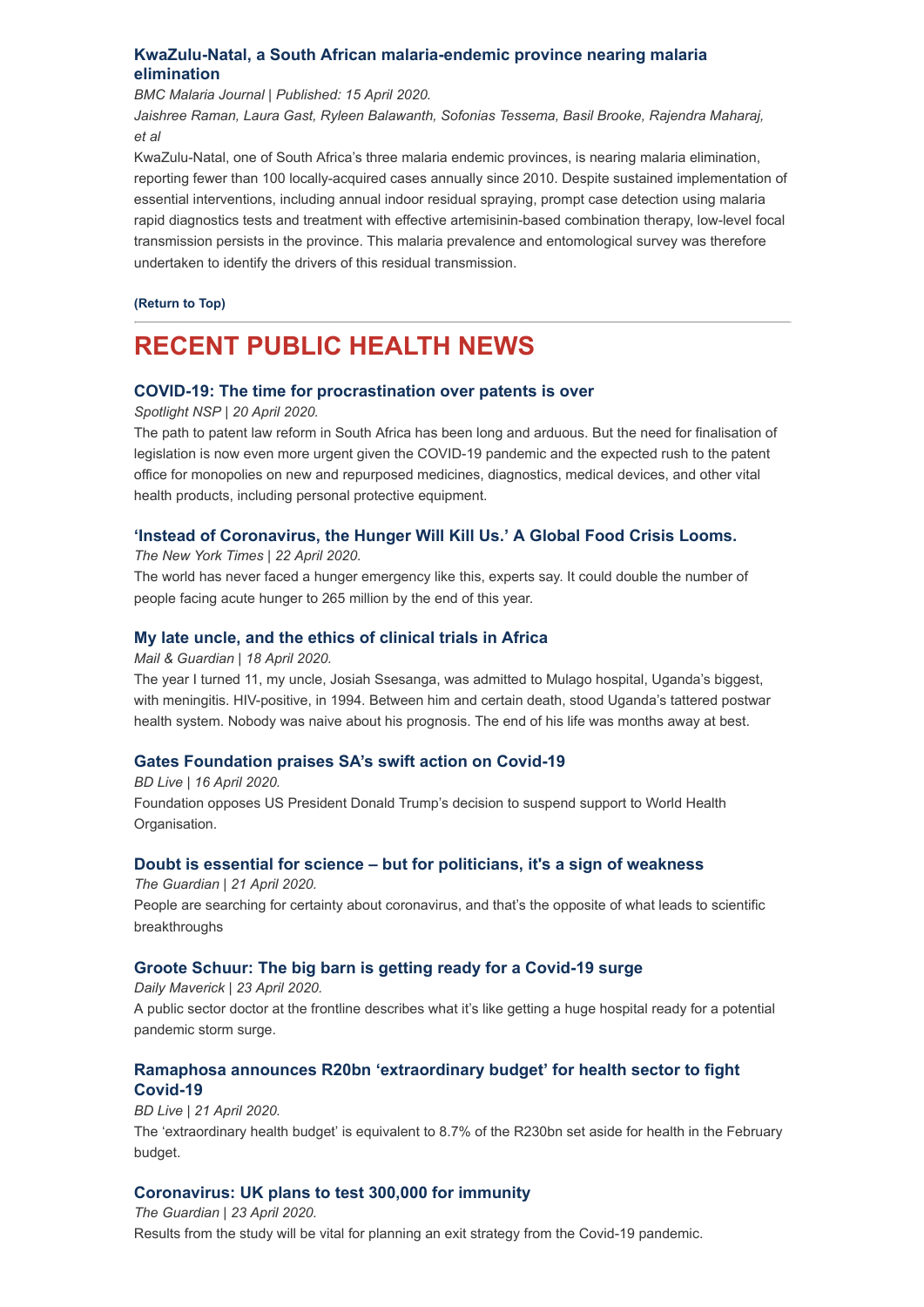#### **[Phones aren't giving girls more power in their lives after all](https://theconversation.com/phones-arent-giving-girls-more-power-in-their-lives-after-all-121286?utm_medium=Social&utm_source=Twitter#Echobox=1587464432)**

*The Conversation Africa | 20 April 2020.*

Over the past decade mobile phones have often been credited with the potential to improve the lives of poor people in low-income countries. Phones are seen as a tool to use in contexts like health, microenterprise and education. A common thread is that they should be able to improve the lives of women and girls.

#### **[\(Return to Top\)](#page-0-1)**

# <span id="page-3-0"></span>**TRAINING AND RESOURCES**

#### **[NDoH cloth face-mask recommendations: April 2020](https://www.hst.org.za/Covid19/Documents/NDoH%20cloth%20face-mask%20recommendations%20April%202020.pdf)**

*South African National Department of Health | 17 April 2020.*

The National Department of Health recommends that everyone in South Africa should wear a cloth facemask when in public. Commuters travelling in taxis, or other forms of public transport, as well as people spending time in spaces where physical distancing is difficult to practice, are particularly encouraged to wear cloth face-masks.

### **[SA's Covid-19 epidemic: Trends & Next steps](https://www.hst.org.za/Covid19/Documents/PresentationSAsCOVID-19epidemic13April2020.pdf)**

*Salim S Abdool Karim, CAPRISA | 13 April 2020.*

The presentation prepared by Salim S. Abdool Karim, the Chair of the Ministerial Advisory Group on Covid-19, for Minister of Health Zweli Mkhize. This PDF of the PowerPoint presentation given by Abdool Karim contains data on the epidemic's trajectory around the world and projections of what we might expect in South Africa. It explains the rationale behind South Africa's lockdown, examining community transmission levels and outlining the NDoH response.

### **[Coronavirus Disease \(COVID19\) Situation Dashboard](https://covid19.who.int/)**

*World Health Organisation | Updated daily.* This interactive dashboard/map provides the latest global numbers and numbers by country of COVID-19 cases on a daily basis.

### **[\(Return to Top\)](#page-0-1)**

# <span id="page-3-1"></span>**PUBLICATIONS AND REPORTS**

## **Coronavirus disease (COVID-19) outbreak: rights, roles and responsibilities of [health workers, including key considerations for occupational safety and health](https://www.who.int/publications-detail/coronavirus-disease-(covid-19)-outbreak-rights-roles-and-responsibilities-of-health-workers-including-key-considerations-for-occupational-safety-and-health)** *World Health Organisation | 18 March 2020.*

Health workers are at the front line of the COVID-19 outbreak response and as such are exposed to hazards that put them at risk of infection. Hazards include pathogen exposure, long working hours, psychological distress, fatigue, occupational burnout, stigma, and physical and psychological violence. This document highlights the rights and responsibilities of health workers, including the specific measures needed to protect occupational safety and health.

#### **[\(Return to Top\)](#page-0-1)**

# <span id="page-3-2"></span>**CONFERENCES AND EVENTS**

Due to the disruption COVID-19 has caused the conferencing industry many events have been cancelled or postponed. As a result of this uncertainty we have decided not to list any conferences and events in the Bulletin for the time being.

**[\(Return to Top\)](#page-0-1)**

# **JOB OPPORTUNITIES**